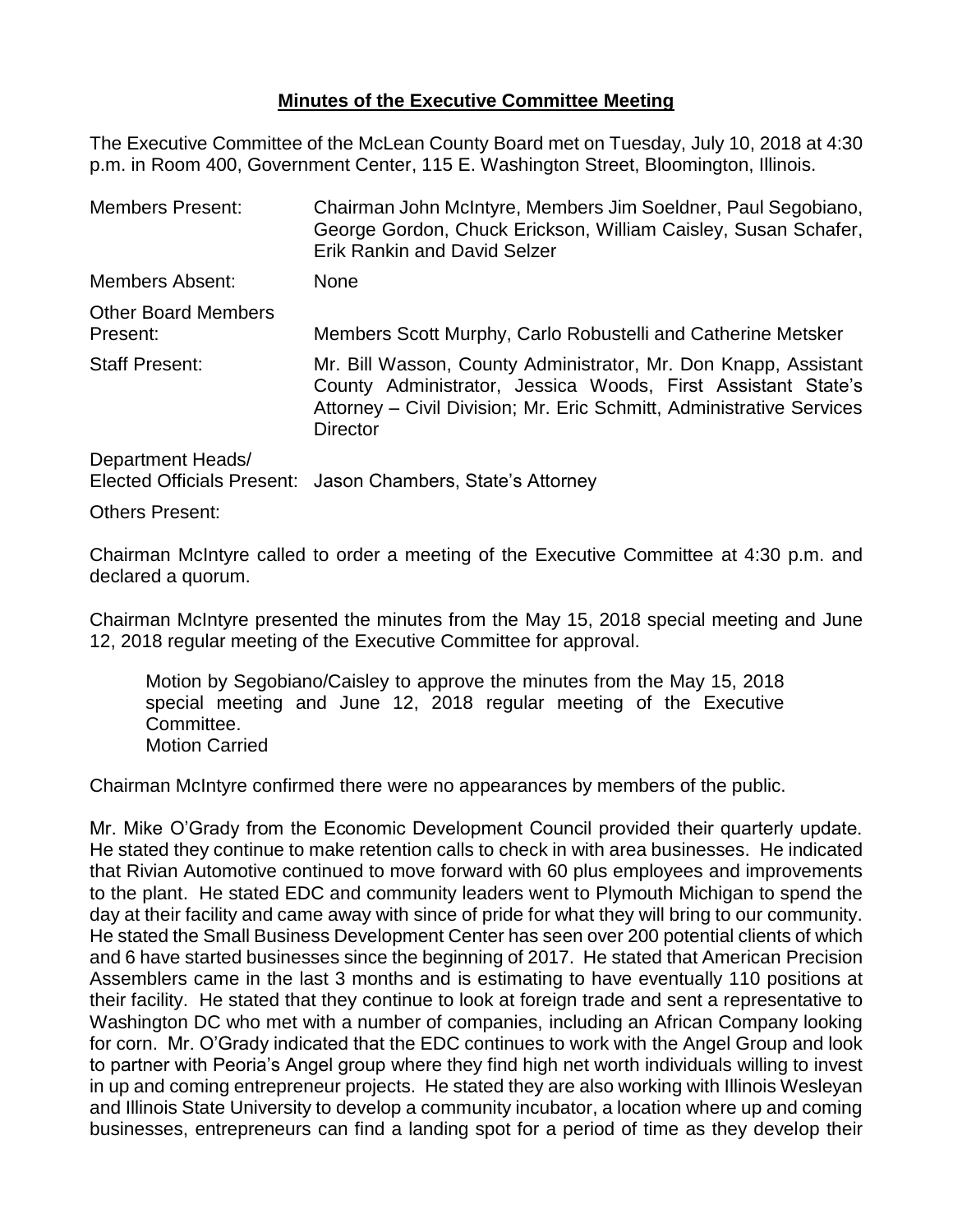Executive Committee Minutes July 10, 2018 Page **2** of **9**

project. He stated that they are starting some marketing and branding workshops. He provided some upcoming dates including the Community Leaders Dinner on October 9<sup>th</sup> and the One Voice trip next March. He asked members if they had any questions. Mr. Soeldner stated that he saw Fresh Market leaving the community, stated his feeling was we have enough grocery stores in town and wondered if Mr. O'Grady had in insight on the reasoning behind them leaving. Mr. O'Grady stated the EDC does not deal a lot with retail, but his personal opinion is that Mr. Soeldner could be correct in his assessment. Mr. Segobiano asked if he could comment on project behind Walmart. Mr. O'Grady stated there has not been contact with the EDC office.

Mr. Erickson asked the status of a goal mentioned on page 60 of the BN Advantage report that talks about empaneling a task force of entrepreneurs and municipal county officials to review permitting and licensing processes and requirements to ensure a greater ease of starting up a business in the Town of Normal, City of Bloomington and McLean County. Mr. O'Grady indicated it has not happened yet but they continue to work on all goals in the BN Advantage plan. He said they have received assistance from Bloomington, Normal and the County when there have been permit issues and provided examples. Mr. Erickson stated that he would like to see this panel put together to work on the permit and licensing processes and felt it might also help create jobs in McLean County. Mr. Erickson stated that the State of Illinois is not the best state to attract business and sometimes we have to utilize tax incentives to get them to come to our state. He stated that he hoped this might be another way to stimulate economic growth. He said that City, and County might be telling you different things, so would be nice to get this task force empaneled. Mr. O'Grady stated that if anyone knows of businesses having issues with permits, and licenses to please have them call us. Mr. McIntyre asked if there were further questions; hearing none he thanked Mr. O'Grady. Mr. O'Grady thanked the Committee for their continued support.

Chairman McIntyre stated that there were no appointments or reappointments this month.

Chairman McIntyre presented for action a request to approve Resolution Authorizing Electoral Authorities in McLean County to Submit a Public Question regarding consolidation of Election Authorities. Mr. Gordon stated that he had two problems with this, first there has been a proposal floated for the creation of a County wide election commission that is unrelated to both the City of Bloomington and the County of McLean and since that is not an option presented here, he was not prepared to support this as it reads. He stated that other issue he has is that this non-binding referendum may appear on the ballot at the same time as a binding resolution in the city of Bloomington. He stated that if we are trying to avoid public confusion this is not the way to do it. Mr. Gordon stated that the question of how elections ought to be administered if obviously an important one as neighboring counties have had similar questions. He provided the example of Peoria County

Ms. Schafer asked if we could remove this should the City get enough signatures to put their binding referendum on the ballot. Ms. Woods stated that the referendums have to be submitted by August 20<sup>th</sup> which is the day before the August County Board meeting. She stated that they could pass resolutions this month but not present them to the County Clerk until August  $20<sup>th</sup>$ ,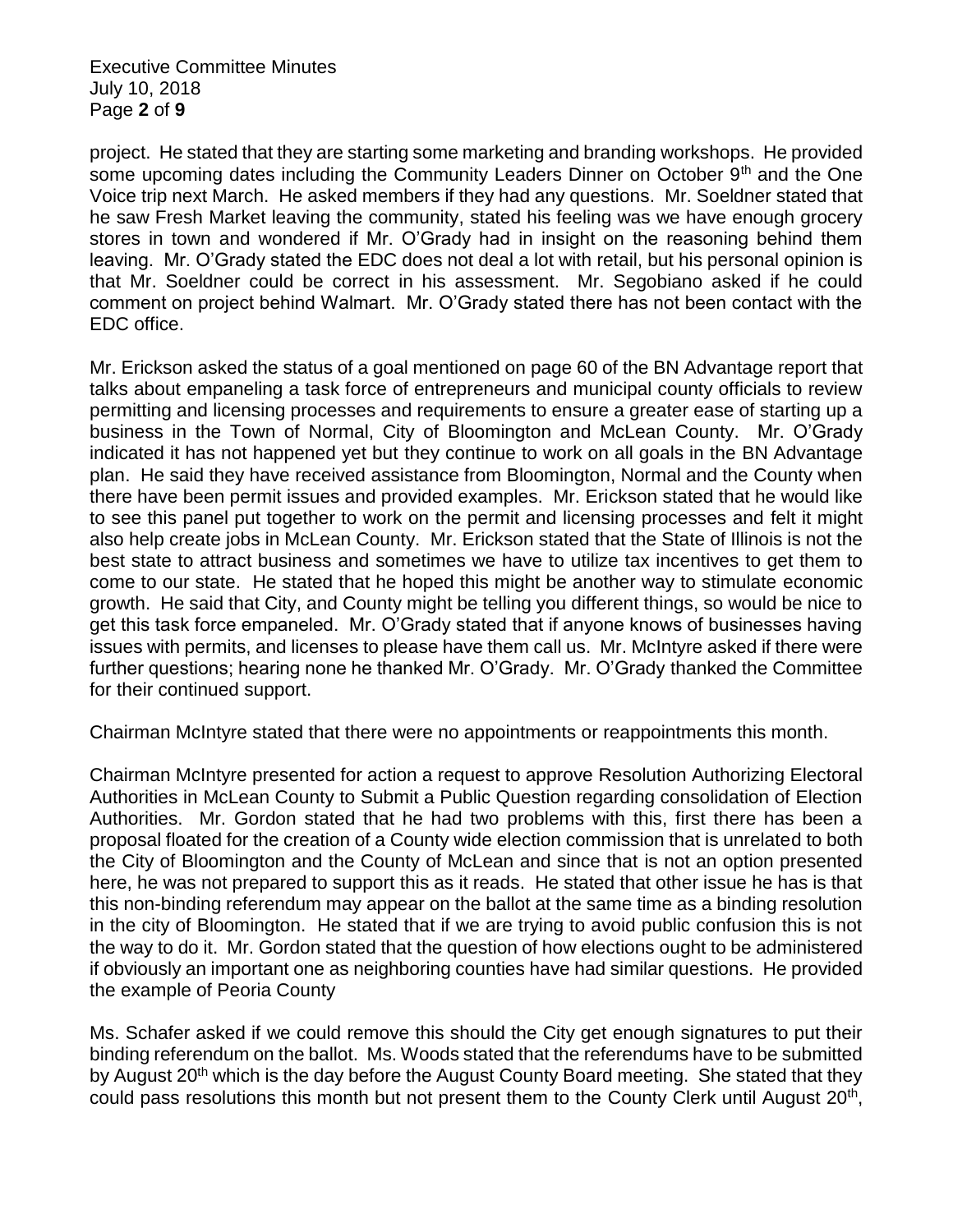Executive Committee Minutes July 10, 2018 Page **3** of **9**

but she was not sure if they could submit to the County Clerk and then later ask her to withdraw it, but would look into it if they would like her to.

Mr. Segobiano said he was in support of combining both election offices, however, he believes it is a Bloomington question and not a County question. Mr. Selzer said that all McLean County citizens pay for the Bloomington Election Commission but don't have a say in it. Mr. McIntyre stated asked if petitions are signed if the same date for being on the ballot existed as our nonbinding referendum. Ms. Woods stated that she was not sure of the dates for those. She said that she figured they would be in August because they would have to get the ballots printed but would confirm. Mr. Rankin stated that while he has supported getting rid of the Bloomington Election Commission he feels the question is extremely leading and from an academic standpoint is wrong. Mr. Rankin stated that the Bloomington Election Commission cannot be consolidated as it must be eliminated first and then once it is eliminated then the functions would go to the Clerk's office, so including the term consolidation is a leading question and most people would be for it because they would feel less government. He stated that he agreed with Mr. Segobiano that this should be up to the citizens of Bloomington. Mr. Caisley stated that he felt we could end up with a split vote in the City of Bloomington, if we have both advisory and binding referendums on the ballot, which would put us before a Circuit Court Judge to determine the outcome. He provided history and reasons for forming the City Election Commission and stated that several of those reasons no longer exist. Mr. Soeldner stated that at the legislative committee meeting members felt that if there were an appropriate number of signatures to put the matter on the ballot then we would not want to put this forward.

Ms. Schafer offered a change in language to "should the Bloomington Election Commission be eliminated?" as that would satisfy the leading question issue. She stated that she agreed with Mr. Selzer that all of McLean County citizens pay for the Bloomington election Commission and should get a say in where their tax money goes. Mr. Segobiano asked Mr. Wasson to speak to the cost to the County tax payers. Mr. Wasson stated that the funding level is statutorily mandated and the City of Bloomington Election Commission returned to the County \$100,000 a year for a number of years, but was unable to for a couple of years, but have committed to begin returning the amount this year.

Ms. Woods stated that they have until early October to get something on the ballot. Mr. McIntyre stated there has been a call for the question. Ms. Schafer objected. Mr. Caisley withdrew call for question. Ms. Schafer asked to amend to change wording to "Should the Bloomington Election Commission be eliminated?" and with a provision to hold this until August 19<sup>th</sup> to see if enough signatures had been gained for the binding question in the City of Bloomington. Mr. Segobiano asked her to confirm that this is contingent up on them getting enough signatures. Ms. Schafer agreed. Mr. Rankin stated that he still did not like the wording of the question as there were no other options provided. He stated that he still felt this should be tabled until we see what happens with the City of Bloomington's question. Mr. Selzer asked if this could go on the municipal ballots. Mr. Rankin stated that it could. Mr. Selzer stated that he would like more information provided with the question. Mr. Segobiano stated that League of Women voters provided education.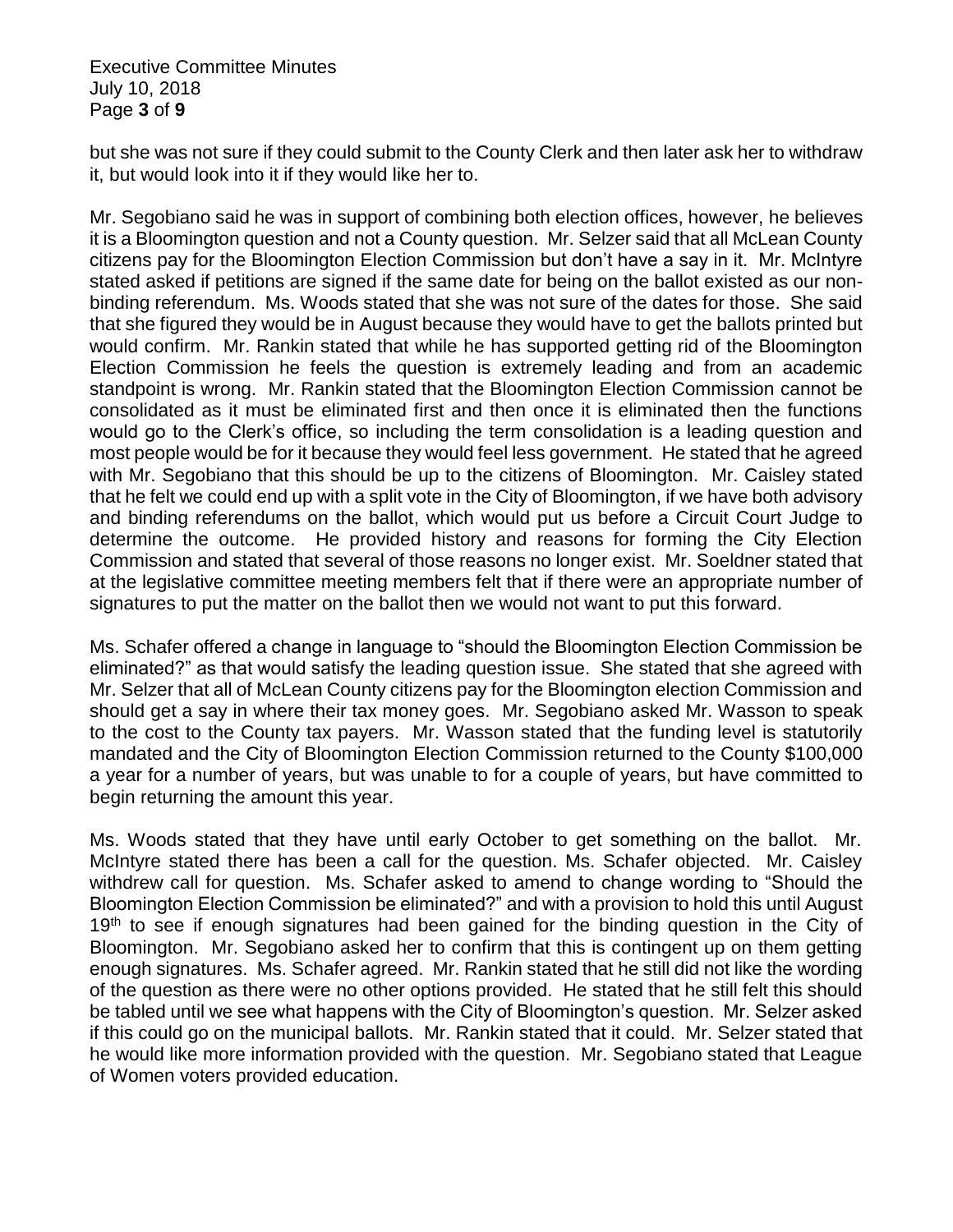Motion to Amend Schafer/Soeldner to change wording to "should the Bloomington Election Commission be eliminated?" with provision to hold this until August 19<sup>th</sup> to see if enough signatures had been gained for the binding question. Roll Call Vote: Yes votes were recorded from Selzer, Schafer, Erickson, and

Soeldner. No votes were recorded from Rankin, Caisley, Gordon, Segobiano and McIntyre

Motion Failed 5/4

Chairman McIntyre indicated they were back to the original motion.

Motion Soeldner/Erickson by to recommend the Resolution Authorizing Electoral Authorities in McLean County to Submit a Public Question regarding consolidation of Election Authorities. – Legislative Sub-Committee Roll Call Vote: Yes votes were recorded from Schafer, Erickson, Soeldner; No votes were recorded from Selzer, Rankin, Caisley, Gordon, and Segobiano Motion Failed. 5/3

Chairman McIntyre presented for action a request to approve a Resolution Authorizing Electoral Authorities in McLean County to Submit a Public Question regarding term limits for political office. Mr. Caisley asked if members of public would think this is hypocritical of us to put this question on the ballot with respect to State officials but not County officials. Mr. Rankin agreed with Mr. Caisley. He said we should not ask this regarding State Officials and not include County officials and further more we did not define the terms. He stated that the vast majority will say yes unless you are more specific with the question. Mr. Gordon stated that any unit of local government can propose an advisory referendum that focuses on a particular aspect of something so felt we do not have to pose question regarding term limits that apply to everybody. He said that he also did not accept characterization that we are being hypocritical. He said that we can put this forward and if someone wants it to apply to us then fine. He questioned where this question came from and support for this. He said that he would probably vote against this. Mr. McIntyre pointed out that this resolution says state wide. Mr. Selzer stated that he feels the election commission should be eliminated because you have people paying for something they have no voice over. He thinks that frustration with general assembly is when you have speaker Madigan who lives in a district where he will be re-elected for life and his control over the entire state is enormous. He said that maybe this is not worded right, but think there is a growing frustration with the fact that Madigan has such control. He said that the citizens should be heard about this.

Mr. Segobiano said he would vote no on this because we have been given the right to vote and think it is up to each and every individual to vote for whomever they want whether they are there for several years and terms or not. Mr. McIntyre reminded the Committee that the President of the United States is limited to two terms. Mr. Soeldner stated that one time a member mentioned they did not feel we were listening to the views of our voters and that a large majority of constituents in his district are in favor of term limits. He said that any opportunity we have to give the voters a voice he is in support of. Mr. Rankin said that yes the President does have term limits but members of the Senate and the House do not, which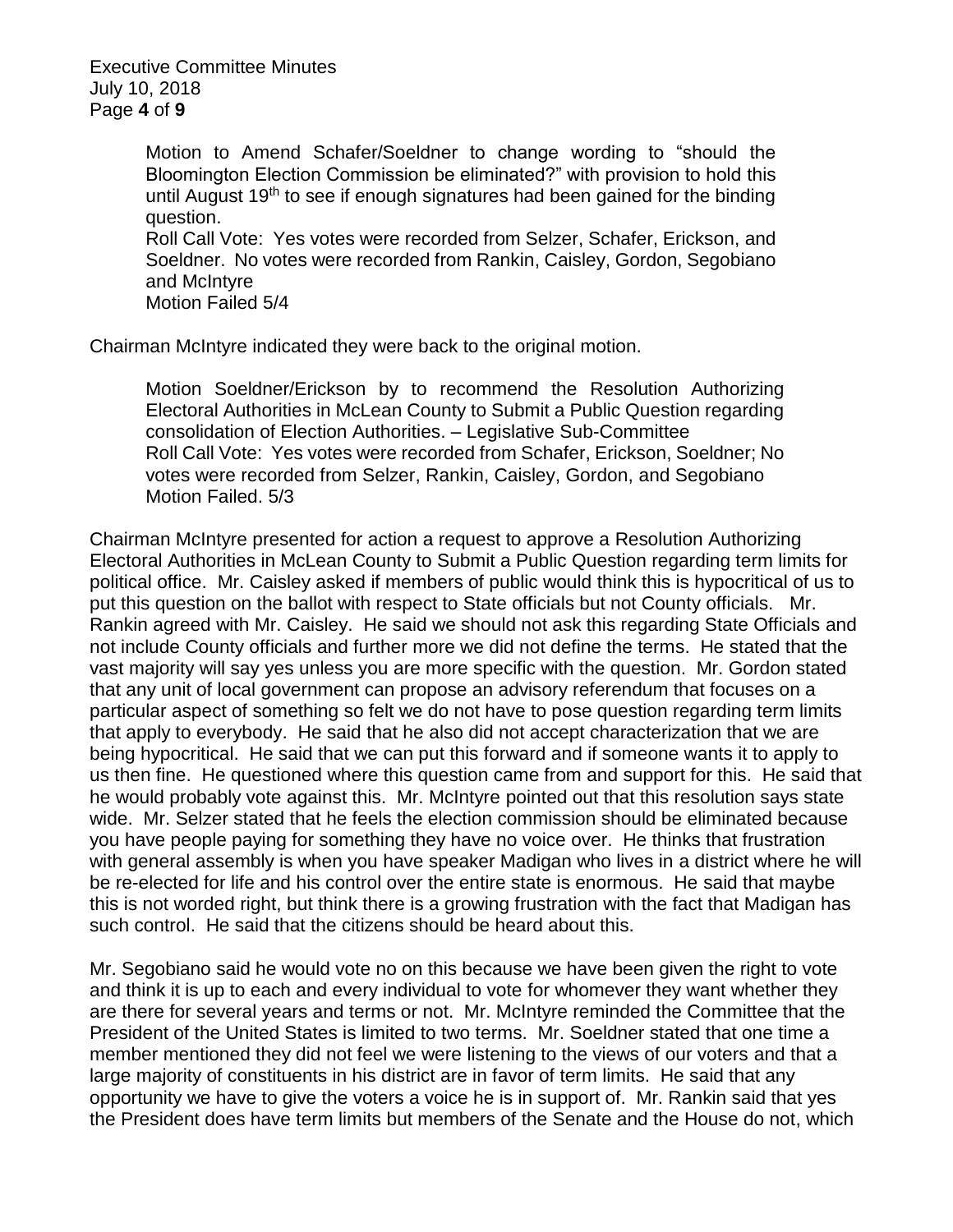Executive Committee Minutes July 10, 2018 Page **5** of **9**

is part of the problem as you do this everywhere or you do this nowhere. He stated that it he feels we already have term limits, elections, because if you do not like someone then vote them out of office. He provided example that President is doing a great job but can't vote for them again. He stated that he term limited himself but feel that should be choice of elected official and provided example of George Washington setting the term limit for himself.

Motion by Soeldner/Erickson to recommend approval Resolution Authorizing Electoral Authorities in McLean County to Submit a Public Question regarding term limits for political office. Roll Call Vote Yes votes recorded from Selzer, Erickson, Caisley, Gordon, Soeldner, McIntyre; No votes were recorded from Rankin, Schafer, Segobiano Motion Carried. 6/3

Chairman McIntyre presented for action a request to approve a Resolution Authorizing Electoral Authorities in McLean County to Submit a Public Question regarding a state-wide property tax increase. Mr. McIntyre read the proposed language. Mr. Soeldner stated that this was at his request. He stated that some time ago the Chicago Federal Reserve Group proposed this as a way to pay down the pension obligations for the State of Illinois. They felt that 1% property tax on all the tax payers of the state would still take many years to make this work. He stated that one of the reasons we have pension problems is because of the State legislatures not doing their duty and making the payments they should in the past and this would be a direct vote telling them how we feel in McLean County. Mr. Gordon said that wording could be sharper. Mr. Gordon presented an idea that we could insert 1% between new and property to pay the pension obligations. Mr. Segobiano asked if we know how the other counties feel about this. Mr. Wasson stated they had not polled other counties. Mr. Selzer stated that he felt the voters should have a voice in this but 1% had not been decided on by legislators but was just a number put out for discussion. Mr. Rankin stated that voters do have a say through their elected representative. He said that he did not feel this would go through.

Mr. McIntyre reminded them that local legislators would be present the next morning at a legislative breakfast. Mr. Caisley stated that property tax are calculated differently for Cook county than it is in the other 101 counties. He explained that they have different process for resident, commercial and manufacturing and those are more favorable to than the 33 1/3 that is down state so we could end up paying more than our fair share when compared to Cook County tax payers. Ms. Schafer stated that she agreed with Mr. Selzer about the 1% because that number is still up to negotiation. She asked if this would be a new property tax. Mr. McIntyre confirmed it would be a new statewide property tax. Mr. Segobiano stated that from the Governor down all we hear is how bad off the State of Illinois is and so he would vote no on this.

Motion by Gordon/Caisley to amend resolution to read "should the Illinois General Assembly enact a new 1% property tax to pay the Illinois pension obligations?" Roll Call Vote: Yes votes recorded from Selzer, Caisley, Gordon, Soeldner; No votes recorded from Rankin, Schafer Erickson, Segobiano and McIntyre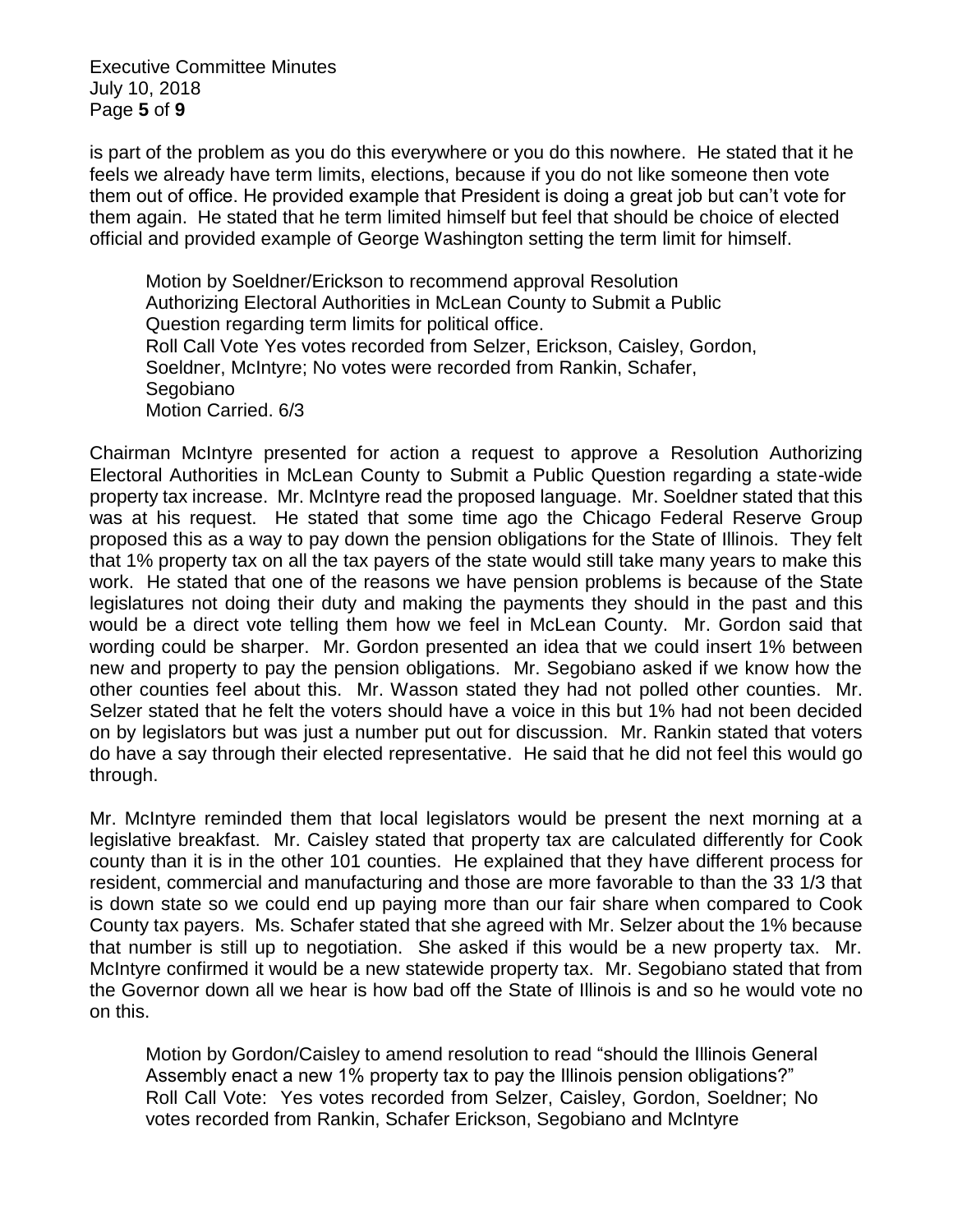Executive Committee Minutes July 10, 2018 Page **6** of **9**

Motion failed 5/4

Motion by Selzer/Schafer to recommend approval of Resolution Authorizing Electoral Authorities in McLean County to Submit a Public Question regarding a state-wide property tax increase that would read "Should the Illinois General Assembly enact a new property tax to pay the Illinois pension obligations?" Roll Call Vote: Yes votes recorded from Selzer, Schafer, Erickson Caisley and Soeldner; No votes recorded from Rankin, Gordon, Segobiano and McIntyre. Motion Carried. 5/4

Chairman McIntyre presented for action a request to approve an Amendment to Chapter 20 of the McLean County Code, McLean County Board Rules – Rules Subcommittee. He went over the minor changes recommended by the Rules Committee.

Motion by Gordon/Schafer to recommend approval of an Amendment to Chapter 20 of the McLean County Code, McLean County Board Rules – Rules **Subcommittee** Motion Carried.

Mr. Gordon asked for confirmation that failed motion regarding public question on consolidation of election authorities would not go forward to the full board. Mr. Wasson confirmed it would not go forward.

Mr. Paul Segobiano, Chairman of the Property Committee presented for action a request to approve an Emergency Appropriation Ordinance Amending the McLean County Fiscal Year 2018 Combined Annual Appropriation and Budget Ordinance for the Facilities Department. He stated this was regarding phone equipment as part of the expansion of the Law & Justice building.

Motion by Segobiano/Gordon to recommend approval of an Emergency Appropriation Ordinance Amending the McLean County Fiscal year 2018 Combined Annual Appropriation and Budget Ordinance for the Facilities Department. Motion Carried.

Mr. Segobiano indicated they had no further items for the Committee today. Chairman McIntyre asked if there were any questions for Mr. Segobiano and the Property Committee; hearing none, he thanked him.

Mr. George Gordon, Chairman of the Justice Committee presented for action to request to approve an Inter-Governmental Agreement between The State of Illinois, Illinois Criminal Justice Information Authority and McLean County on behalf of McLean County Court Services for the Adult Redeploy Program.

Motion by Gordon/Caisley to recommend approval Request approval of an Inter-Governmental Agreement between The State of Illinois, Illinois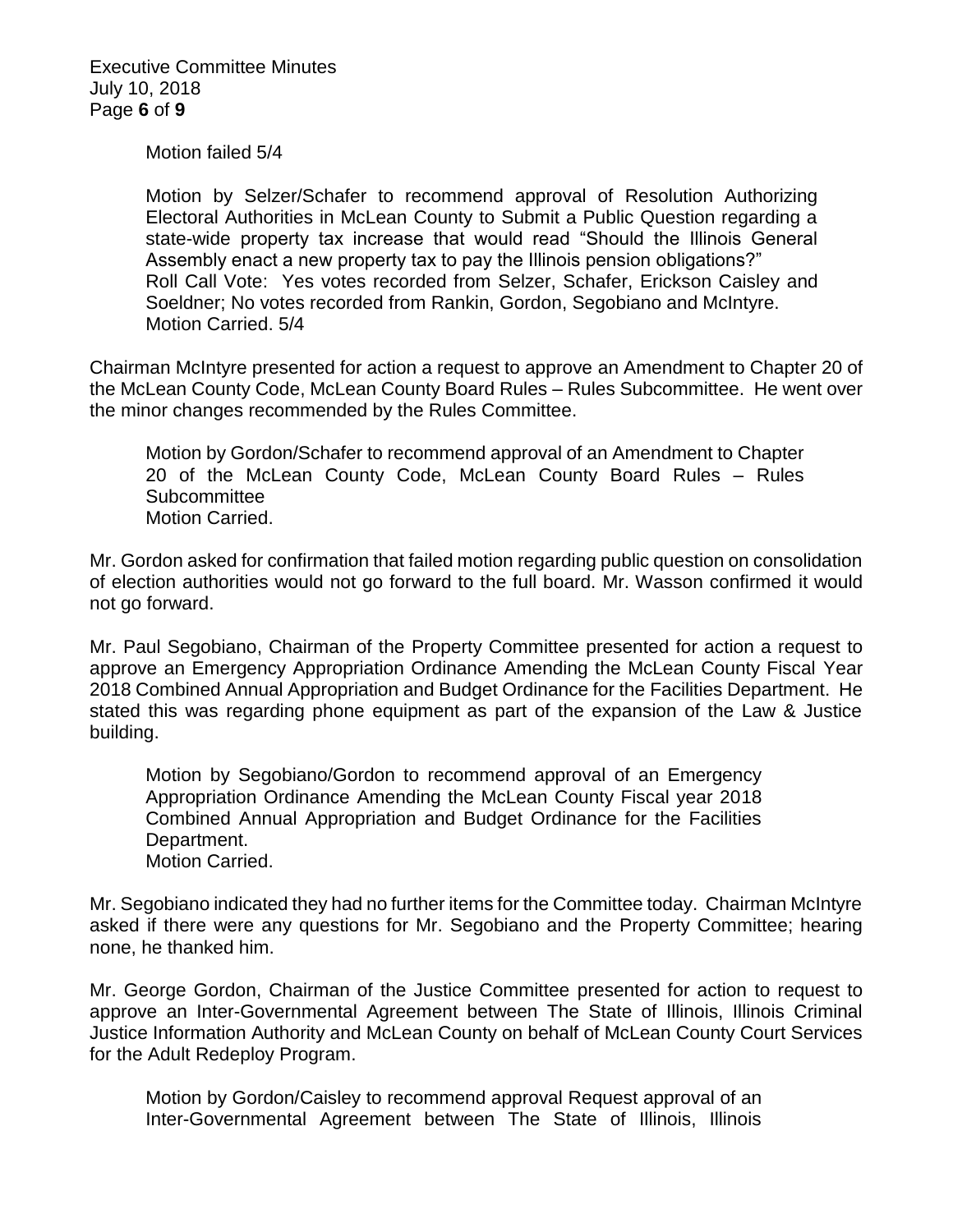Executive Committee Minutes July 10, 2018 Page **7** of **9**

> Criminal Justice Information Authority and McLean County on behalf of McLean County Court Services for the Adult Redeploy Program. Motion Carried.

Mr. Gordon indicated they had nothing further for the Committee, Chairman McIntyre asked if there were any questions for Mr. Gordon and the Justice Committee, hearing none, he thanked him.

Mr. Dave Selzer, Chairman of the Finance Committee presented for action a request to accept and place on file of the Management Letter of Advisory Comments and Single Audit Report for year ended December 31, 2017 (Report of Federal Awards).

Motion by Selzer/Schafer to recommend the Committee accept and place on file Management Letter of Advisory Comments and Single Audit Report for year ended December 31, 2017 (Report of Federal Awards). Motion carried.

Mr. Selzer indicated he had no other items for action for the Executive Committee. Chairman McIntyre asked if the Committee had any questions for Mr. Selzer or the Finance Committee; hearing none, he thanked Mr. Selzer.

Ms. Susan Schafer, Chairman of the Health Committee indicated they had no items for the Committee today nor would they have any for the Board next week. Chairman McIntyre asked if there were any questions for Chairman Schafer or the Health Committee; hearing none, he thanked Ms. Schafer.

Mr. Chuck Erickson, Chairman of the Land Use and Development Committee presented for action a request by the McLean County Solid Waste Management Technical Committee to approve an Electronic Waste Recycling Intergovernmental Agreement between the City of Bloomington, Town of Normal and McLean County and the Ecology Action Center (EAC).

Motion by Erickson/Gordon to recommend approval of Request by the McLean County Solid Waste Management Technical Committee to approve an Electronic Waste Recycling Intergovernmental Agreement between the City of Bloomington, Town of Normal and McLean County and the Ecology Action Center (EAC). Motion Carried.

Mr. Erickson indicated they had no further items for the Committee today but would have two other items for the Board next week. Chairman McIntyre asked the Committee if they had any questions for Mr. Erickson; hearing none, he thanked Mr. Erickson.

Mr. William Caisley, Chairman of the Transportation Committee presented for action a request to approve an Intergovernmental Agreement with the Village of Colfax Prohibiting Excessive Engine Braking Noise. Mr. Soeldner asked if the Village of Colfax did not have the authority to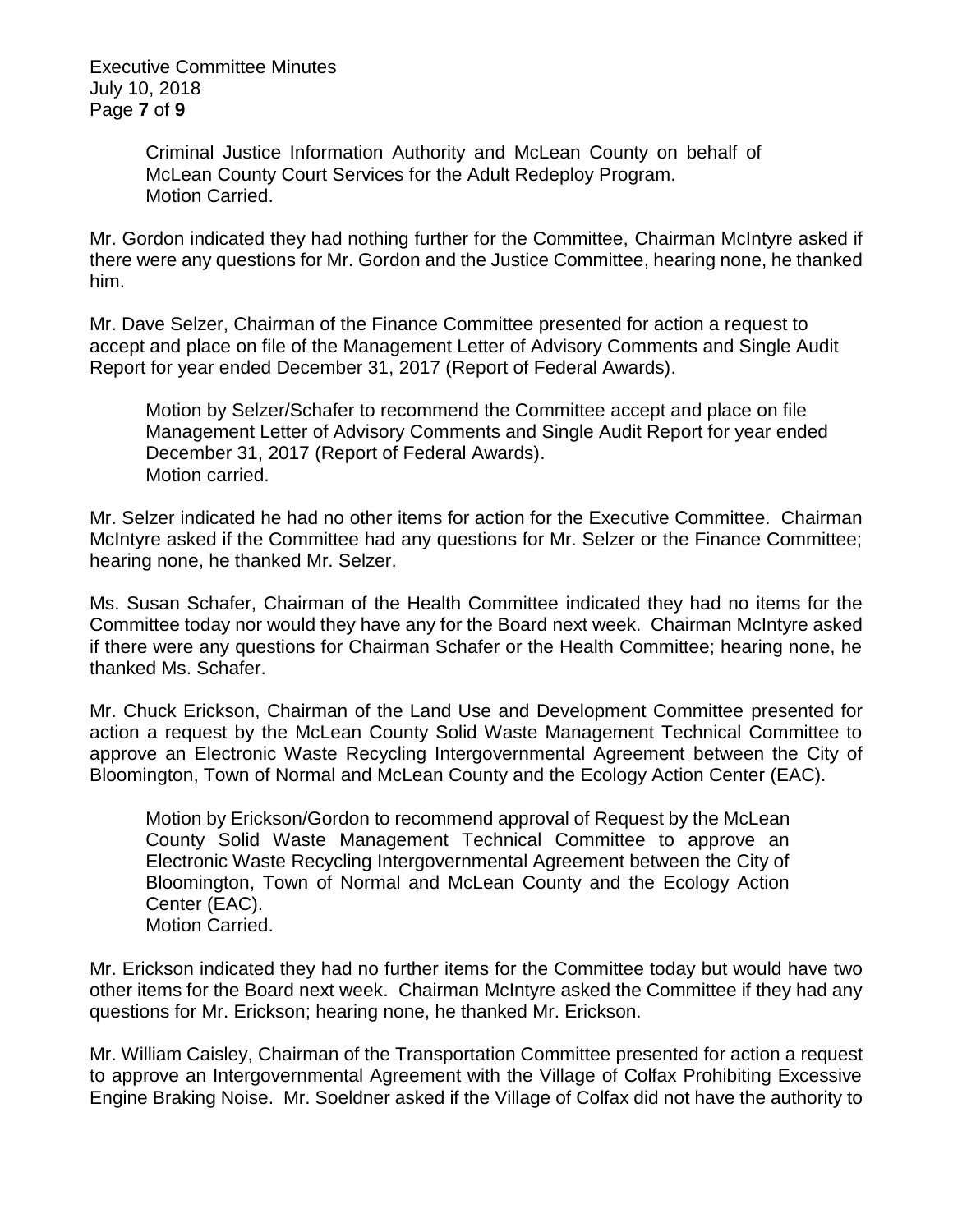Executive Committee Minutes July 10, 2018 Page **8** of **9**

do this on their own. Mr. Wasson stated they do not because it is a County Highway. Mr. McIntyre stated that the Resolution will give them authority to enforce it.

Motion by Caisley/Rankin to recommend approval of an Intergovernmental Agreement with the Village of Colfax Prohibiting Excessive Engine Braking Noise. Motion Carried.

Mr. Caisley indicated they had no further items for the Committee today but would have items for the Board next week. Chairman McIntyre asked the Committee if they had any question for Mr. Caisley; hearing none, he thanked Mr. Caisley.

Mr. Bill Wasson, County Administrator presented for action a request to approve an Emergency Appropriation Ordinance amending the McLean County Fiscal Year 2018 Combined Annual Appropriation and Budget Ordinance General Fund. Mr. Wasson stated they had a vehicle damaged beyond repair and the replacement would be a truck with a topper to assist the Coroner's office in providing services. Mr. McIntyre asked Staff to confirm that the amount was the amount above what was budgeted. Mr. Wasson confirmed that was the case.

Motion by Selzer/Erickson to recommend approval of an Emergency Appropriation Ordinance amending the McLean County Fiscal Year 2018 Combined Annual Appropriation and Budget Ordinance General Fund. Motion Carried.

Chairman McIntyre reminded the Committee again of the Legislative breakfast.

Chairman McIntyre presented for approval bills as forwarded by the Auditor in the amount of \$190,827.57.

| <b>MCLEAN COUNTY BOARD COMMITTEE REPORT</b> | PAGE 1 OF 5 |
|---------------------------------------------|-------------|
| AS OF 7/1/2018                              |             |
| <b>EXPENDITURE SUMMARY BY FUND</b>          |             |

**Executive Committee** 

| <b>FUND</b> | <b>FUND TITLE</b>              |  |
|-------------|--------------------------------|--|
| 0001        | GENERAL FUND<br><b>COLLEGE</b> |  |
| 0138        | VETERANS ASSISTANCE COMM.      |  |
| 0159        | WASTE MANAGEMENT FUND          |  |

| <b>PENDING TOTAL</b> | <b>PREPAID TOTAL</b> | <b>FUND TOTAL</b> |
|----------------------|----------------------|-------------------|
|                      | \$178,361.64         | \$178,381.64      |
|                      | \$3,558.43           | \$3,558.43        |
|                      | \$8,907.50           | \$8,907.50        |
|                      | \$190,827.57         | \$190,827.57      |

Complete distinct de la forme

Motion by Gordon/Segobiano to recommend approval of the Executive Committee bills as presented to the Committee by the County Auditor for \$190,827.57. Motion carried.